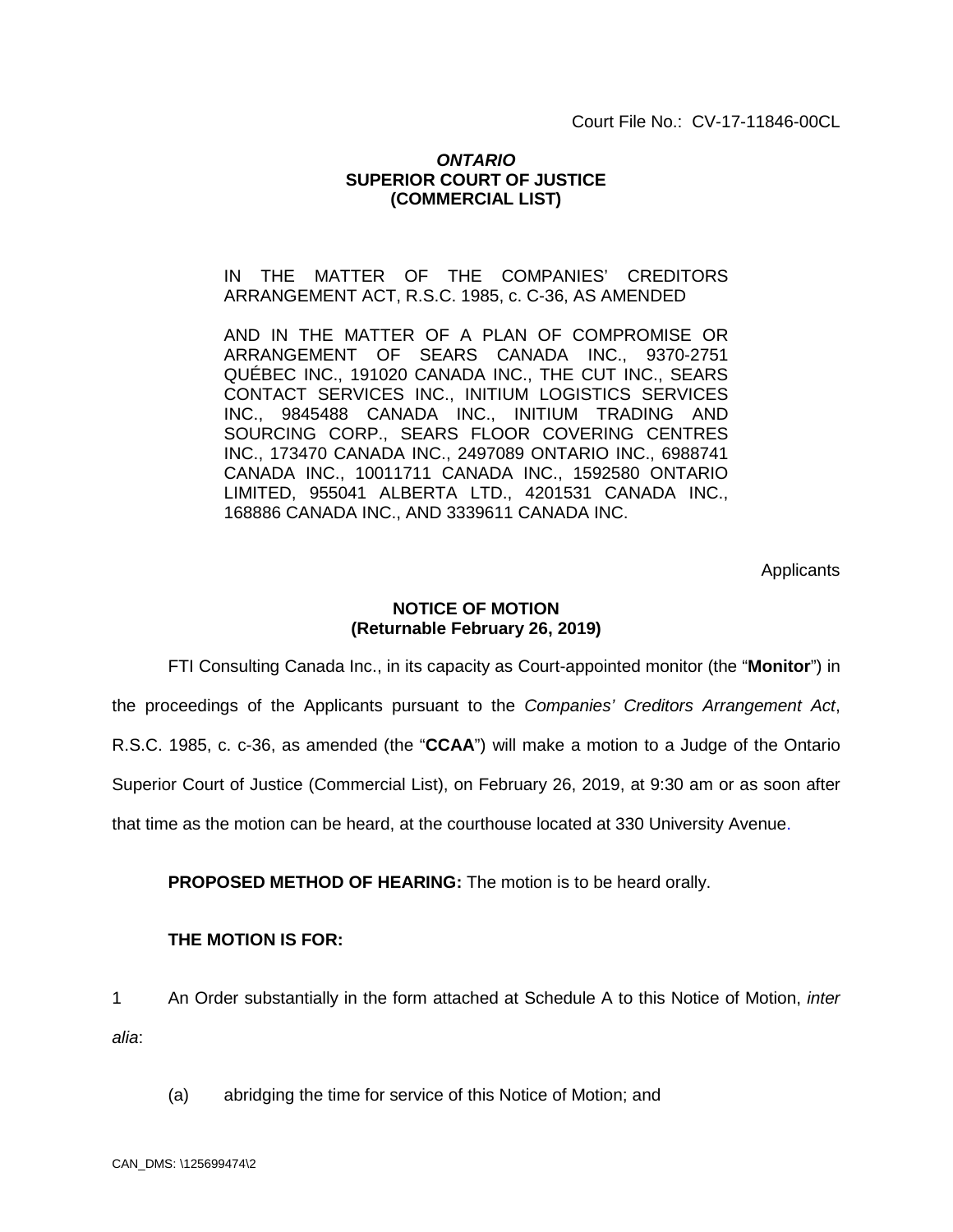- (b) ordering that the deadline for the Monitor to issue Notices of Revision or Disallowance<sup>[1](#page-1-0)</sup> in respect of D&O Claims and Claims filed by Directors and Officers based upon claimed indemnity obligations of the Sears Canada Entities (as defined below) to such Directors and Officers, in each case pursuant to the Claims Procedure Orders, shall be extended until further Order of the Court; and
- 2 Such further and other relief as this Court may deem just.

## **THE GROUNDS FOR THE MOTION ARE:**

1 The Applicants and SearsConnect (together, the "**Sears Canada Entities**") were granted protection from their creditors under the CCAA pursuant to the Initial Order of this Court dated June 22, 2017 (as amended and restated, the "**Initial Order**");

2 FTI Consulting Canada Inc. was appointed in the Initial Order to act as the Monitor in these proceedings;

3 On December 8, 2017, this Court granted the Claims Procedure Order establishing a procedure for the identification and quantification of certain claims against the Sears Canada Entities and the Directors and Officers;

4 On February 22, 2018, this Court granted the Employee and Retiree Claims Procedure Order establishing a similar process for the identification and quantification of the claims of Retirees and Employees against the Sears Canada Entities and the Directors and Officers;

5 Under the terms of the Claims Procedure Orders, the Monitor was required to notify Claimants as to any revision or rejection of their Claims, including D&O Claims, by sending a

<span id="page-1-0"></span> $1$  Each capitalized term used and not defined herein shall have the meaning ascribed to such term in the Claims Procedure Order dated December 8, 2017 (the "**Claims Procedure Order**") in these proceedings, and the Employee and Retiree Claims Procedure Order dated February 22, 2018 in these proceedings (the "**Employee and Retiree Claims Procedure Order**", and together with the Claims Procedure Order, the "**Claims Procedure Orders**").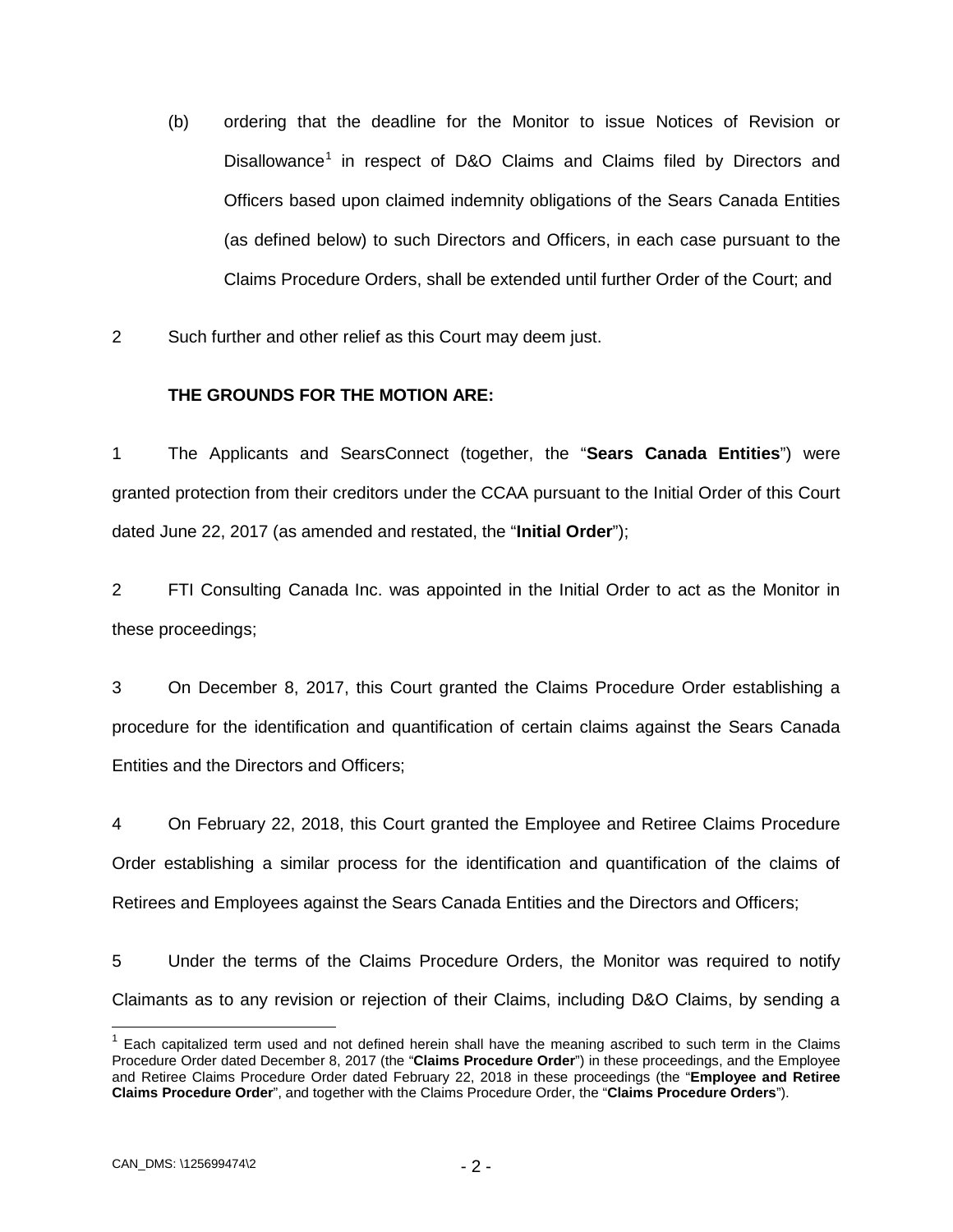Notice of Revision or Disallowance to each such Claimant by no later than July 31, 2018 (the "**NORD Deadline**") or such later date as ordered by the Court on application by the Monitor;

6 This Court granted Orders on each of July 24, 2018, September 20, 2018, and December 3, 2018 extending NORD Deadline, most recently to March 1, 2019;

7 The substantial majority of D&O Claims filed concern claims that are contingent in nature, including claims that relate to the litigation that this Court recently authorized pursuant to Orders made on December 3, 2018;

8 Certain Directors and Officers also asserted various Claims that are based upon claimed indemnity obligations of the Sears Canada Entities, many of which also cannot be finally determined at this time;

9 The Monitor is not yet in a position to fully assess these claims or to issue any Notices of Revision or Disallowance that may be appropriate in respect of these claims and, accordingly, a further extension of the NORD Deadline is required;

10 The provisions of the CCAA;

11 Rules 1.04, 1.05, 2.03, 16 and 37 of the Ontario *Rules of Civil Procedure*, R.R.O. 1990, Reg. 194, as amended, and

12 Such further and other grounds as counsel may advise.

## **THE FOLLOWING DOCUMENTARY EVIDENCE** will be used at the hearing of the motion:

1 Such evidence as counsel may advise and this Court may permit.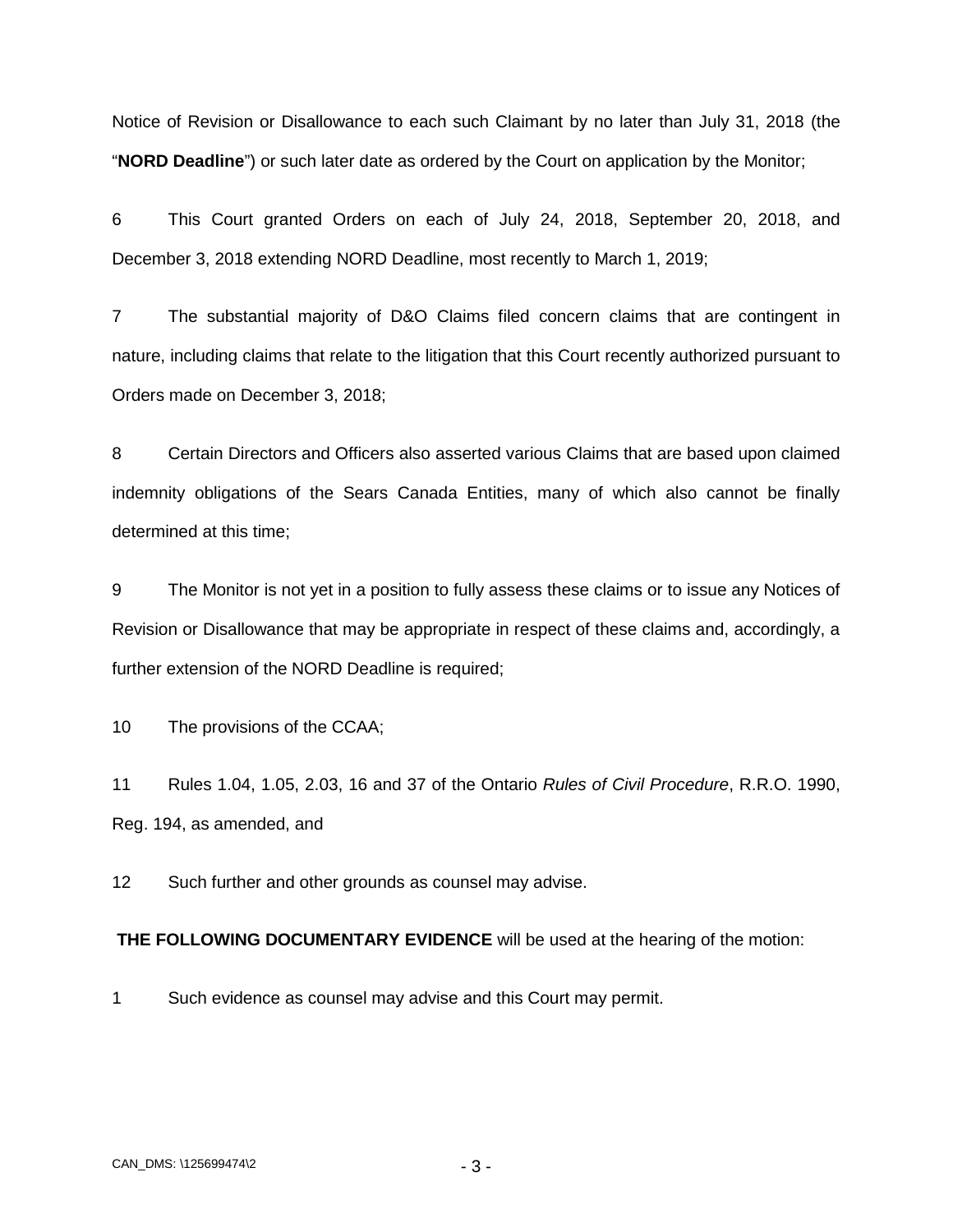February 25, 2019 **Norton Rose Fulbright Canada LLP** Royal Bank Plaza, South Tower, Suite 3800 200 Bay Street, P.O. Box 84 Toronto, Ontario M5J 2Z4 CANADA

> **Orestes Pasparakis, LSO#: 36851T** +1 416.216.4815 **Virginie Gauthier, LSO#: 41097D** +1 416.216.4853 **Alan Merskey, LSO#: 41377I** +1 416.216.4805 **Evan Cobb, LSO#: 55787N** Tel: +1 416.216.1929

orestes.pasparakis@nortonrosefulbright.com virginie.gauthier@nortonrosefulbright.com alan.merskey@nortonrosefulbright.com evan.cobb@nortonrosefulbright.com

Lawyers for FTI Consulting Canada Inc., as Monitor

TO: **THE SERVICE LIST**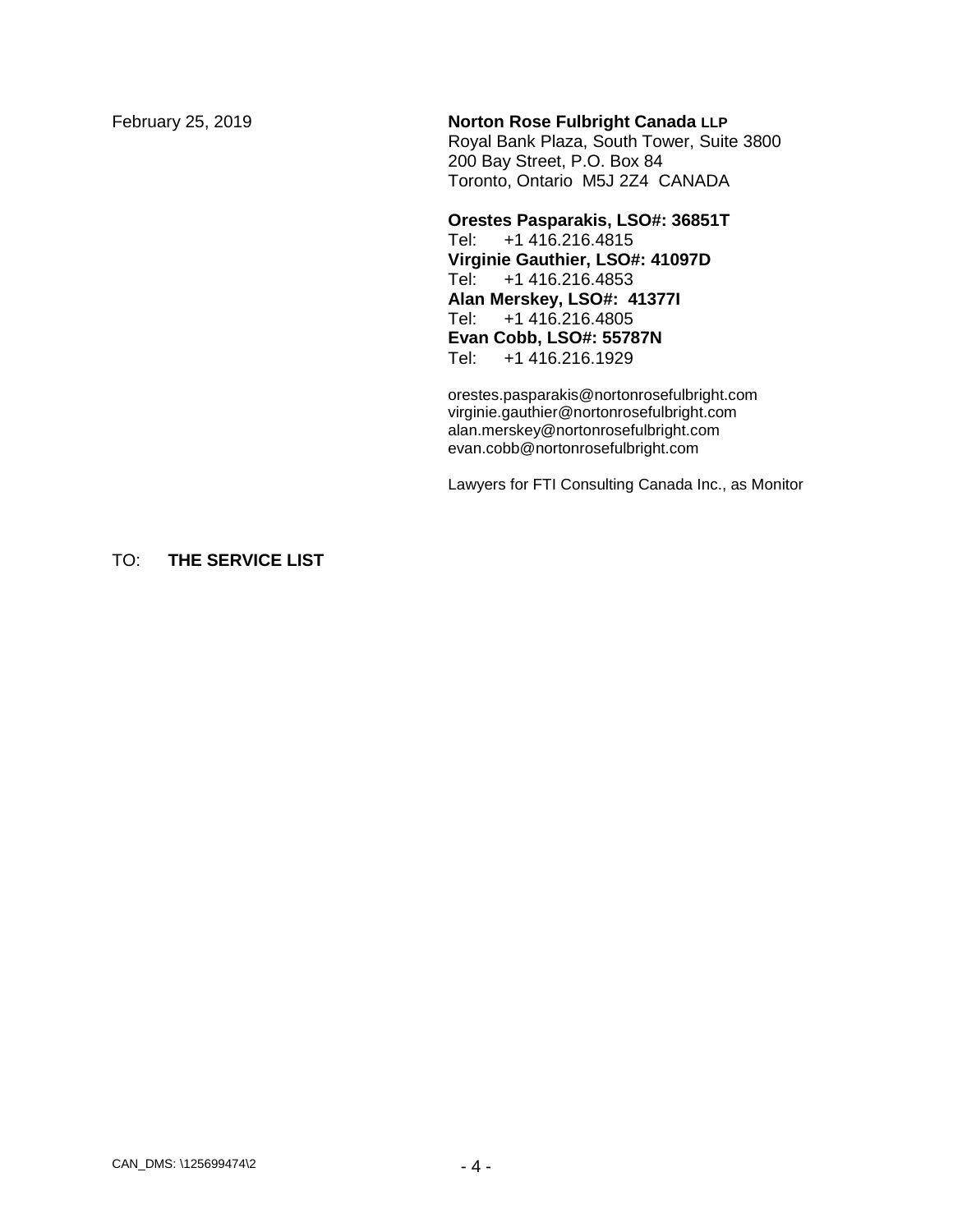# **SCHEDULE "A" -**

# **DRAFT EXTENSION ORDER**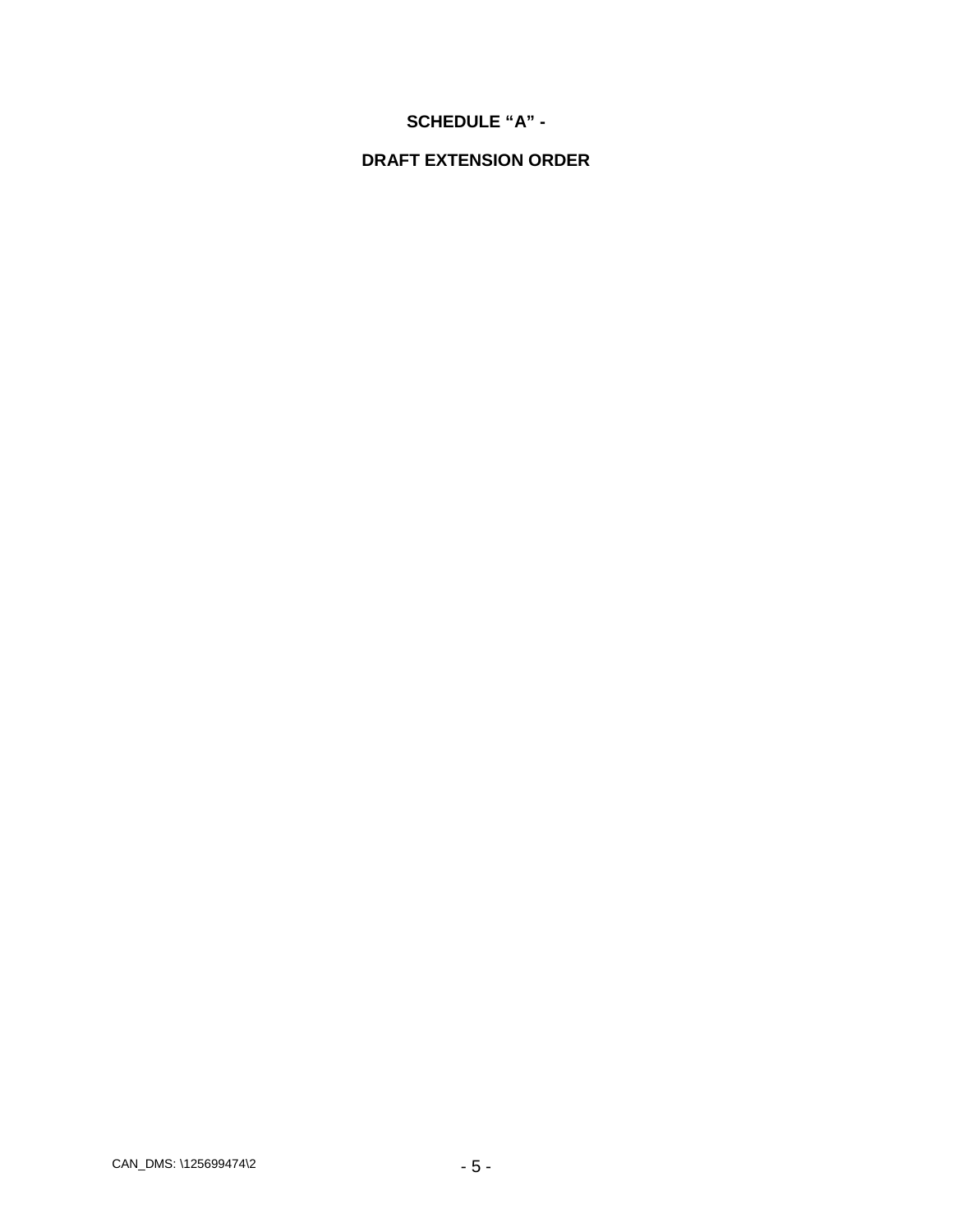Court File No. CV-17-11846-00CL

### *ONTARIO* **SUPERIOR COURT OF JUSTICE COMMERCIAL LIST**

) )  $\lambda$ 

THE HONOURABLE MR.

TUESDAY**,** THE 26TH

JUSTICE HAINEY

DAY OF FEBRUARY, 2019

IN THE MATTER OF THE *COMPANIES' CREDITORS ARRANGEMENT ACT*, R.S.C. 1985, c. C-36, AS AMENDED

AND IN THE MATTER OF A PLAN OF COMPROMISE OR ARRANGEMENT OF SEARS CANADA INC., 9370-2751 QUÉBEC INC., 191020 CANADA INC., THE CUT INC., SEARS CONTACT SERVICES INC., INITIUM LOGISTICS SERVICES INC., 9845488 CANADA INC., INITIUM TRADING AND SOURCING CORP., SEARS FLOOR COVERING CENTRES INC., 173470 CANADA INC., 2497089 ONTARIO INC., 6988741 CANADA INC., 10011711 CANADA INC., 1592580 ONTARIO LIMITED, 955041 ALBERTA LTD., 4201531 CANADA INC., 168886 CANADA INC., AND 3339611 CANADA INC.

APPLICANTS

#### **ORDER**

**THIS MOTION**, made by FTI Consulting Canada Inc., in its capacity as monitor (the "**Monitor**"), pursuant to the *Companies' Creditors Arrangement Act*, R.S.C. 1985, c. C-36, as amended (the "**CCAA**"), for an order extending certain deadlines set by the Claims Procedure Orders (as defined below) and certain other relief, was heard this day at 330 University Avenue, Toronto, Ontario.

**ON READING** the Notice of Motion of the Monitor, filed, and on hearing the submissions of counsel for the Monitor, and such other counsel as were present, no one else appearing although duly served as appears from the Affidavit of Service of  $\bullet$  sworn February  $\bullet$ , 2019, filed: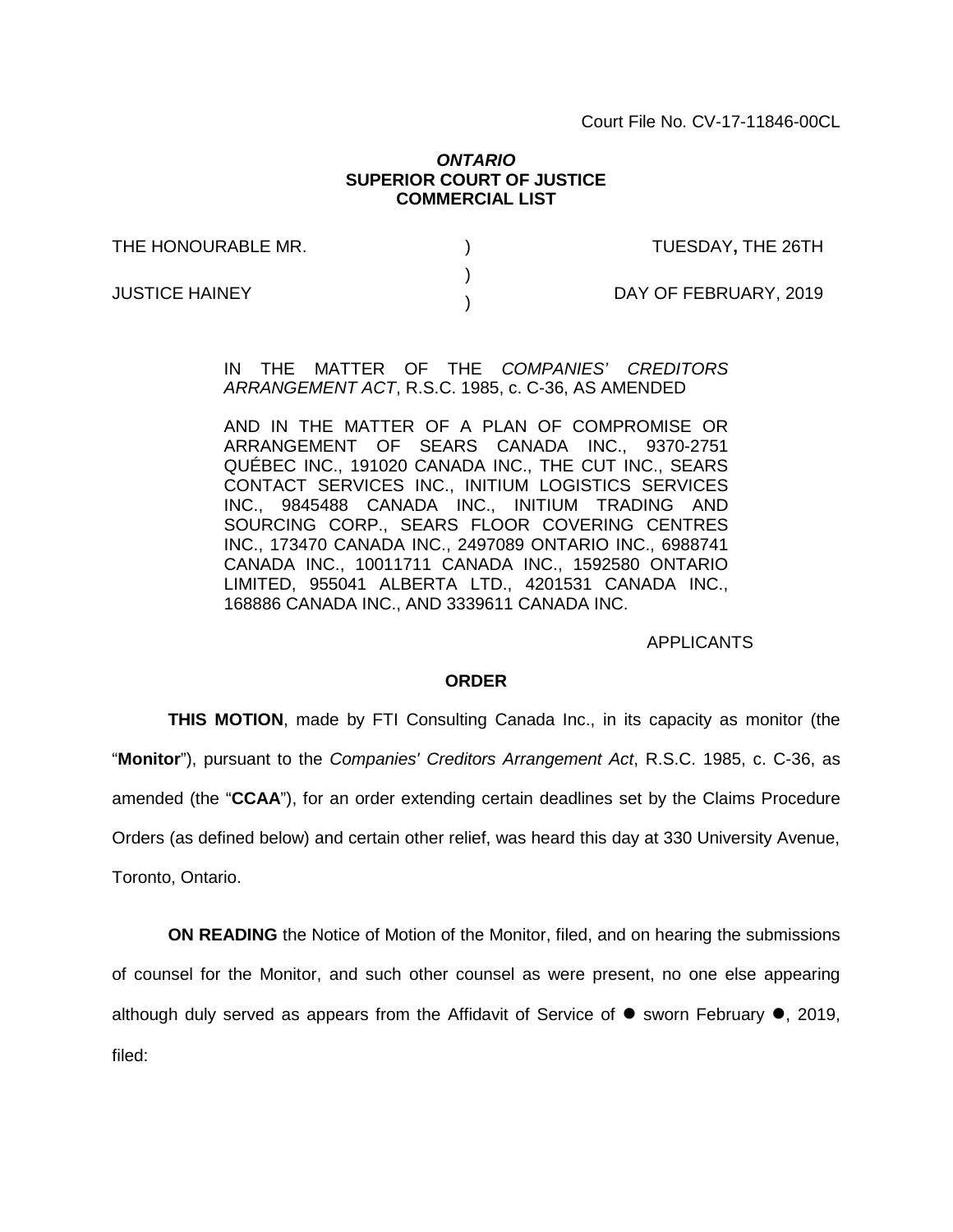## **SERVICE AND DEFINITIONS**

1. **THIS COURT ORDERS** that the time for service of the Notice of Motion, herein is hereby abridged and validated so that this Motion is properly returnable today and hereby dispenses with further service thereof.

2. **THIS COURT ORDERS** that each capitalized term used and not defined herein shall have the meaning ascribed to such term in the Claims Procedure Order dated December 8, 2017 in these proceedings and the Employee and Retiree Claims Procedure Order dated February 22, 2018 in these proceedings (together the "**Claims Procedure Orders**").

## **EXTENSION OF THE DEADLINE TO ISSUE NOTICES OF REVISION OR DISALLOWANCE**

3. **THIS COURT ORDERS** that the deadline for the Monitor to issue Notices of Revision or Disallowance in respect of D&O Claims and claims filed by the Directors and Officers based upon claimed indemnity obligations of the Sears Canada Entities to such Directors and Officers, in each case pursuant to the Claims Procedure Orders, shall be extended until further Order of this Court.

\_\_\_\_\_\_\_\_\_\_\_\_\_\_\_\_\_\_\_\_\_\_\_\_\_\_\_\_\_\_\_\_\_\_\_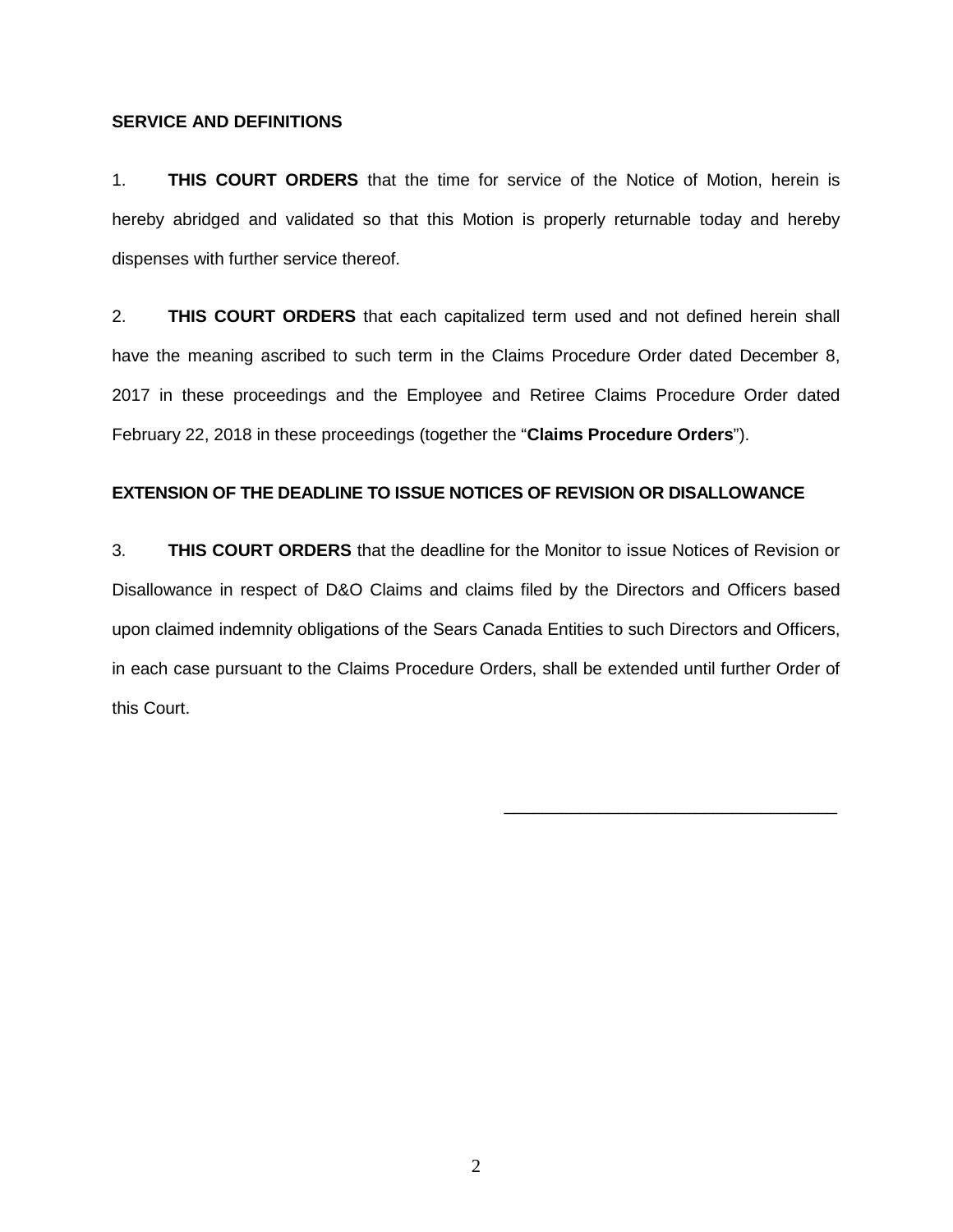## IN THE MATTER OF THE *COMPANIES' CREDITORS ARRANGEMENT ACT*, R.S.C. 1985, c. C-36, AS AMENDED

AND IN THE MATTER OF A PLAN OF COMPROMISE OR ARRANGEMENT OF SEARS CANADA INC., et al.

| <b>ONTARIO</b><br><b>SUPERIOR COURT OF JUSTICE</b><br>(COMMERCIAL LIST)                                                                                                                                                                                                 |
|-------------------------------------------------------------------------------------------------------------------------------------------------------------------------------------------------------------------------------------------------------------------------|
| Proceeding commenced at TORONTO                                                                                                                                                                                                                                         |
| <b>ORDER</b>                                                                                                                                                                                                                                                            |
| <b>NORTON ROSE FULBRIGHT CANADA LLP</b><br>Royal Bank Plaza, South Tower<br>200 Bay Street, Suite 3800, P.O. Box 84<br>Toronto, Ontario M5J 2Z4                                                                                                                         |
| Orestes Pasparakis, LSUC#: 36851T<br>+1 416.216.4815<br>Tel <sup>.</sup><br>Virginie Gauthier, LSUC#: 41097D<br>Tel: +1 416.216.4853<br>Alan Merskey, LSUC#: 41377I<br>Tel: +1 416.216.4805<br>Evan Cobb, LSUC#: 55787N<br>Tel: +1 416.216.1929<br>Fax: +1 416.216.3930 |
| orestes.pasparakis@nortonrosefulbright.com<br>virginie.gauthier@nortonrosefulbright.com<br>alan.merskey@nortonrosefulbright.com<br>evan.cobb@nortonrosefulbright.com                                                                                                    |

Lawyers to the Monitor, FTI Consulting Canada Inc.